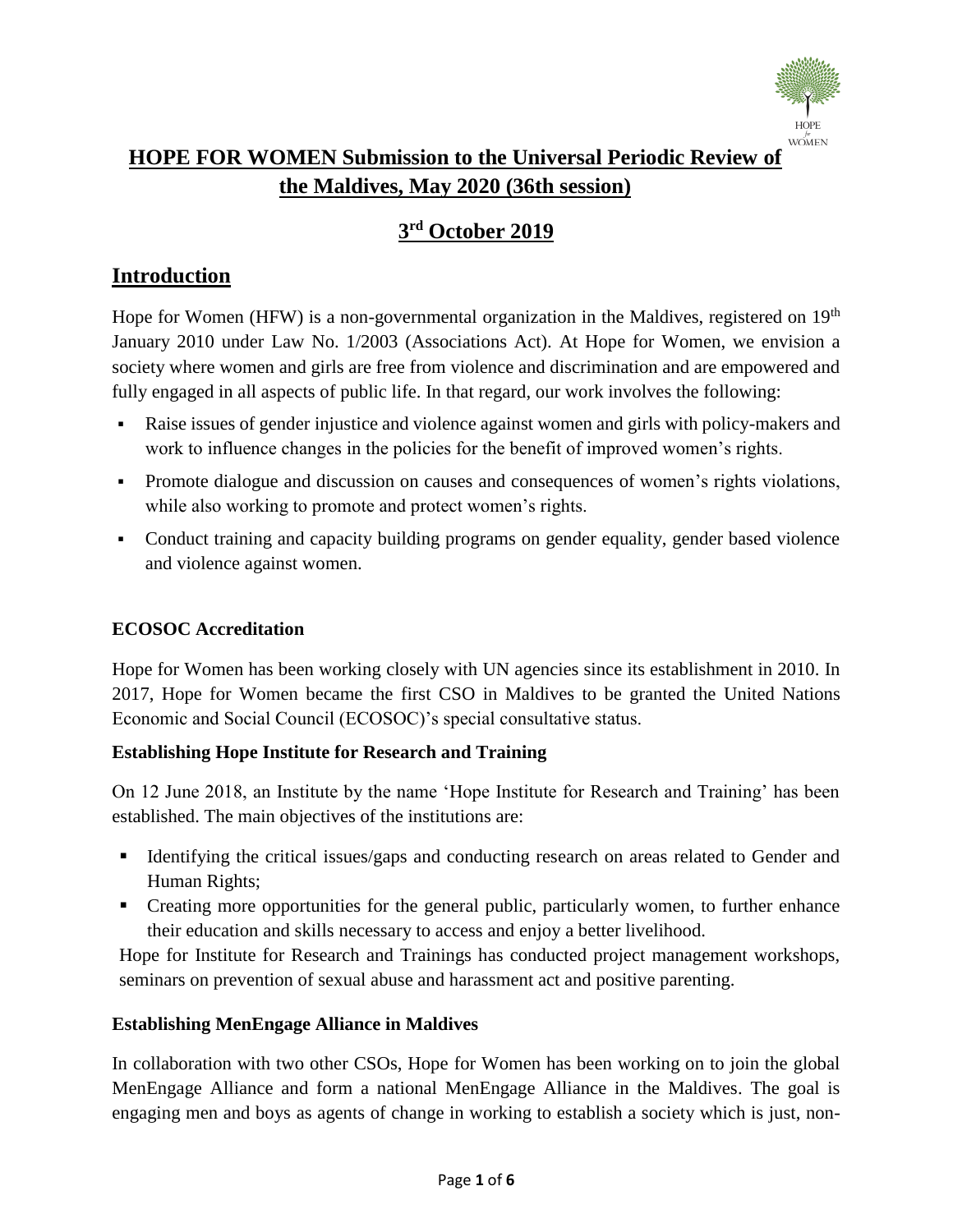

discriminatory, violence free and equal. The ground work has been laid out, and the alliance will be launched in late-2019.

#### **Network with CSOs working for gender equality and women's rights**

Hope for Women found the need of networking and alliance building among CSOs both at the local and national level to combine resources within the civil society sector, especially for strengthening the pursuit for common goals. To achieve this, Hope for Women has taken the initiative to organize and host network meetings with CSOs working in Maldives. Since 2018, Hope for Women has been assisting other CSOs to co-host these network meetings quarterly.

#### **Scout Group**

To engage and encourage youth to contribute to social services and volunteerism and to develop skills among youth and to actively engage them in the professional field, Hope for Women has formed a community service crew of Rovers in January 2019.

#### **Gender Trainers Network**

To tackle the rising gender issues in the society, Hope for Women has established a Gender Trainers Network. This network consists of Gender Trainers who have completed Training of Trainers who are willing and committed to continue the gender advocacy in the Maldives. Hope for Women keeps records of the trainers in the network and mobilize them when needed.

#### **Focus Areas and Information Gathering**

The focus areas of this report are female migrant workers, implementation of Law No. 16/2014 (Prevention of sexual harassment and abuse Act), childcare facilities and political participation of women. In order to gather information of the aforementioned areas, we approached relevant stakeholder institutions. We were able to meet up Labour Relation Authority and Ministry of Gender, Family and Social Services. Also we were able to get relevant data from the President's Office and other state institutions.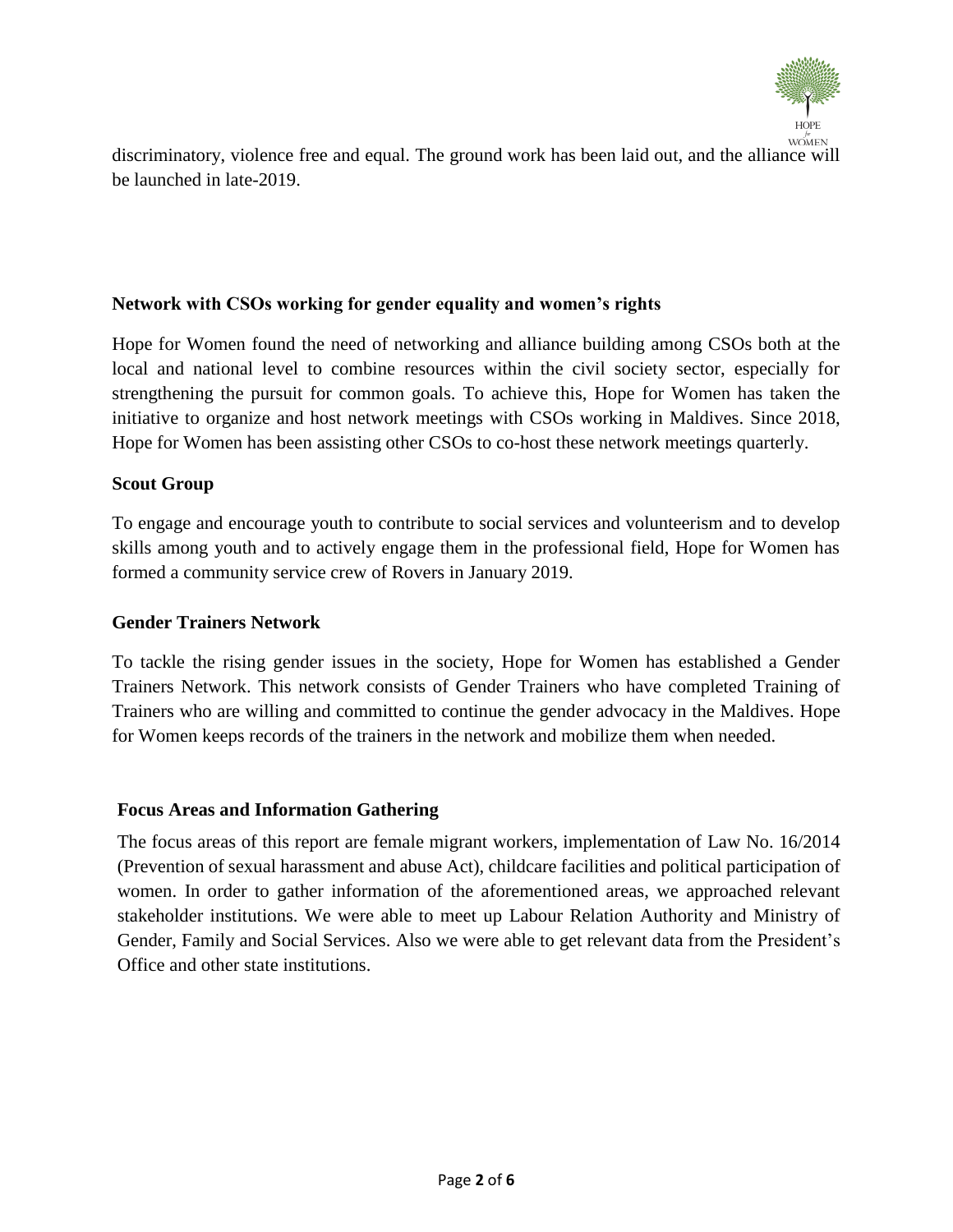

# **Female migrant workers in the Maldives**

The National Bureau of Statistics estimates there are 114,981 expatriate workers in the Maldives, out of whom 10,228 are women. A majority of them are from South Asian and South East Asian countries.<sup>1</sup> Almost half of all female expatriates work in the crowded capital Male City, while a majority of the remaining workers reside in central atolls where most of the tourist resorts are located.<sup>2</sup> Female migrant workers mostly work in tourism (3,707), 'community, social and personal services' (2,476) or health and social work  $(1,454).$ <sup>3</sup>

Notwithstanding occasional media reports<sup>4</sup>, there is limited documentation of violence or exploitation faced by female migrant workers, but female workers being victims of sex trafficking<sup>5</sup> and sexual harassment<sup>6</sup> has long been identified as issues needing attention.

During the meeting held with the Labor Relations Authority, officials noted that a lack of legal requirements stipulating minimum standard of living for migrant workers prevented the authority from taking formal action even if problems are flagged during inspections. Officials informed that 8 complaints were filed by female migrant workers in 2013, which include 7 complaints of unpaid wages and 1 complaint of unlawful termination. In 2014, the authority received 4 complaints of unpaid wages and 1 complaint of sexual harassment by the employer. No data was provided for the reporting period. Officials noted that although the majority of the complaints the authority receive from female migrant workers concerns unpaid wages, many issues are often identified when they are questioned to take a statement.

Ministry of Gender, Family and Social Services reports that no case of violence was reported under the Sexual Abuse and Harassment Act during the reporting period. Domestic violence cases are the only type of violence against female migrant workers that are reported. Ministry officials noted that there is no specific standard operating procedure developed to assist and attend to migrant workers who are subjected to different forms of violence. When questioned about how they overcome the language

- $2$  National Bureau of Statistics (2019), Expatriate Employment by Locality <http://statisticsmaldives.gov.mv/yearbook/2019/wp-content/uploads/sites/6/2019/08/5.12.pdf>
- <sup>3</sup> National Bureau of Statistics (2019), Expatriate Employment by Industry and Sex <http://statisticsmaldives.gov.mv/yearbook/2019/wp-content/uploads/sites/6/2019/08/5.11.pdf>

<sup>4</sup> [https://thepress.mv/103068](https://thepress.mv/103068?utm_source=share&utm_medium=facebook)

 $\overline{\phantom{a}}$ 

 $1$  National Bureau of Statistics (2019), Expatriate Employment by Nationality and Sex <http://statisticsmaldives.gov.mv/yearbook/2019/wp-content/uploads/sites/6/2019/08/5.10.pdf>

<sup>5</sup> US State Department (2019), Trafficking in Persons Report: Maldives <https://www.state.gov/reports/2019-trafficking-in-persons-report-2/maldives/>

<sup>6</sup> Maldives Red Crescent, Strategic Plan 2019-2030, p24 <https://redcrescent.org.mv/beta/wp-content/uploads/2019/07/MRC-Strategic-Plan-2019-2030.pdf>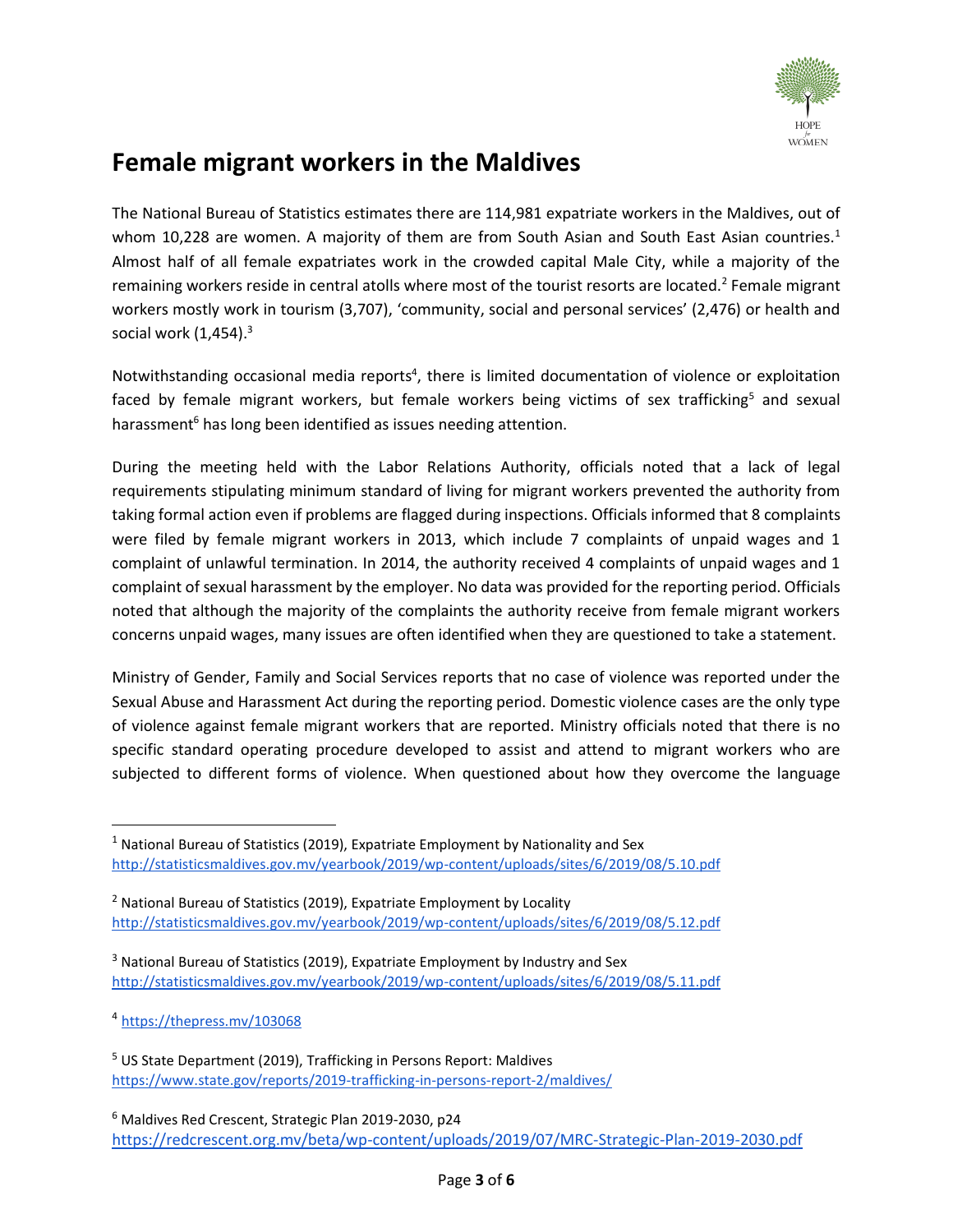

barrier, it was informed that there are no translators employed, but translators are hired as consultants when required.

Female migrant workers can be considered to be one of the most vulnerable groups in the Maldives. This is due to their large numbers (documented and undocumented), their negative experiences with the Maldives justice system, language barriers, lack of awareness regarding Maldivian laws, and the difficulties faced when seeking legal counsel. Most female migrant workers are not aware of the rights and protection they are entitled to under Maldivian law. This may prevent the victims from coming forward and reporting cases of violence against them.

Therefore, it is important to conduct mandatory awareness raising sessions, and develop policies to make the governing bodies responsible for ensuring a good quality of life for them. In addition to this, the Maldivian government needs to move forward with the ratification of migrant workers convention<sup>7</sup>, as it is a major step towards promoting equality and protecting the rights of migrant workers.

#### **Survey on the implementation of Sexual Abuse and Harassment Prevention Act (16/2014)**

The Sexual Abuse and Harassment Prevention Act (16/2014) passed to address sexual abuse and harassment at workplace and by service providers. However, little effort was given to enforce this law; hence the need for the survey to identify implementation level of this act at government level. Hope for women conducted the survey on the implementation of Sexual Abuse and Harassment Prevention Act (16/2014) from January - November 2018. All government Offices were requested to meet and give information for the survey questionnaire.

To rollout the law, a service memo regarding the implementation of the law and the composition of 'harassment prevention committee' created for each institution was informed to all staff via a memo. However, since the initial circular, there was very limited awareness work done on behalf of the act. Although the act enlists certain activities to adhere by all employers & institutions under this act, there is limited knowledge among the staff on the rights provided under the act.

Major findings of the survey:

 $\overline{a}$ 

- Lack of training provided on the rights of the act or the behaviors listed in the act as harassment for members appointed to the committees created under the act.
- Lack of awareness on the act for employees and for visitors of the institutions
- 2014 to 2018, all 21 line ministries combined, there was only three cases filed under the act.
- Only 38% institutions have policy and procedure on reporting and the committee created under the act registered in tribunal

Challenges in implementation of the act

- Lack of awareness and training provided to staff and committee members on the types of act that fall under abuse / harassment
- Lack of awareness among employees on the act the rights protected under the act
- All employees do not believe this act applies to them

 $<sup>7</sup>$  World Health Organisation (2007), Health and Human Rights Factsheet: Maldives</sup>

[http://www.searo.who.int/maldives/documents/Maldives\\_Health\\_and\\_Human\\_Rights\\_Factsheet\\_2007.pdf](http://www.searo.who.int/maldives/documents/Maldives_Health_and_Human_Rights_Factsheet_2007.pdf)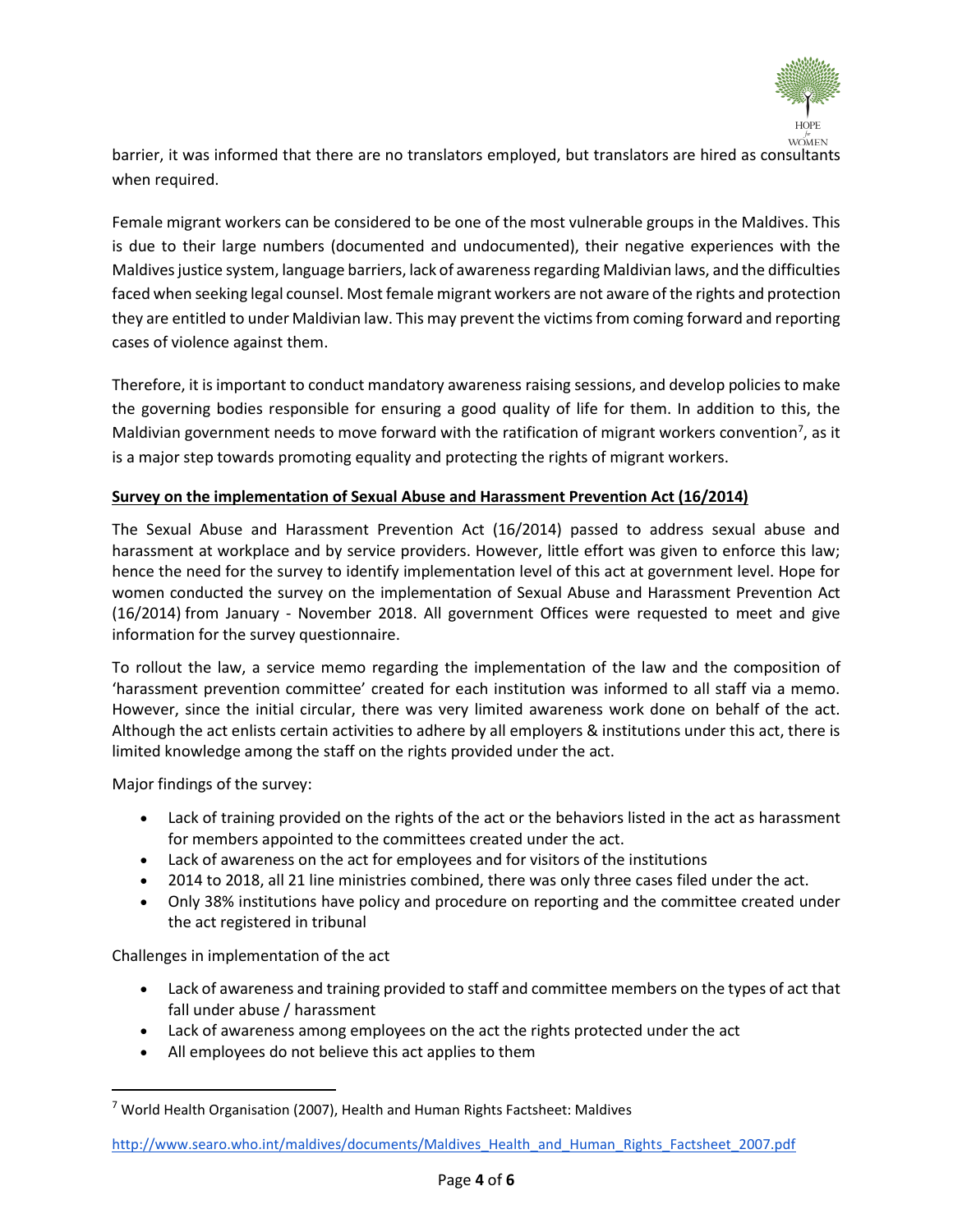

- Lack of awareness on the act by the committee's members and the lack of attempts made to conduct trainings for committee members and all employees on this act
- Lack of reporting is believed to be due to lack of awareness on the types of behavior that falls under abuse or harassment and the due to friendly nature of work environment and not having clear professional boundaries, it is believed that there may be more confusion from reporting.

Recommendations from findings

- Members of the committee need to understanding the nature of relationships in their work environments and help set clear boundaries at work among coworkers
- The Act need to be revised to clearly identify a monitoring body under the act to increase accountability
- Need to increase awareness on the act for all employees to accept that the act is relevant for all and not just civil servants or private sector
- Enforce close monitoring under the act in all areas of employment

#### **Affordable child care facilities**

Similar to the most developing countries, Maldives also has observed unequal rates between males and females in the labour force participation. While 75.1% of males are in labour force, only 42.2% of females are in the labour force (HIES employment, 2016). One of the main noticeable reasons behind this could be obstacles in accessing to affordable child care facilities. Having affordable child care facilities in an era where the number of nuclear families are rising, acts as a token for women to resume working after the maternity leave. It will also be helpful to single parents and mostly single mothers to earn for themselves while raising a child by themselves.

Currently child care facilities are provided by private daycare centers only located in the greater Male' region. There is no record of registered day cares in the atolls, making it harder for women living in the atolls to be in the labour force. The average price in the child care facilities for each child between 1 to 8 years per month is \$324 to \$518. This seems to be a highly unaffordable rate to a large percentage of the population. According to the Household Income and Expenditure Survey 2016, the average monthly household income is \$1712 (HIES income, 2016). The current childcare rates seem not at all affordable if considered the families with more than one child.

There is dire need for a government intervention into controlling the rates and making such facilities available to women all across the Maldives. It is stated in the Gender Equality Law (2016) (Chapter 5, 25b) that Government and the relevant State authorities has a responsibility, to formulate and implement policies related to the identification and overcoming of barriers faced by women in their economic empowerment, that arise due to the roles assigned to men by society, albeit the apparent equality between men and women in accessing economic resources.

Therefore, Government and relevant State authorities should create a monitoring system of the current child care facilities and lower the current rates. Even though there have no recorded cases of abuse from any of these places, having an established monitoring system will ensure quality of services and the rates. Government also must look into the possibilities of having childcare facilities in the preschools which would function as a daycare in the atolls. This way, it will be helpful to those parents, especially women who wants to be in the labour force.